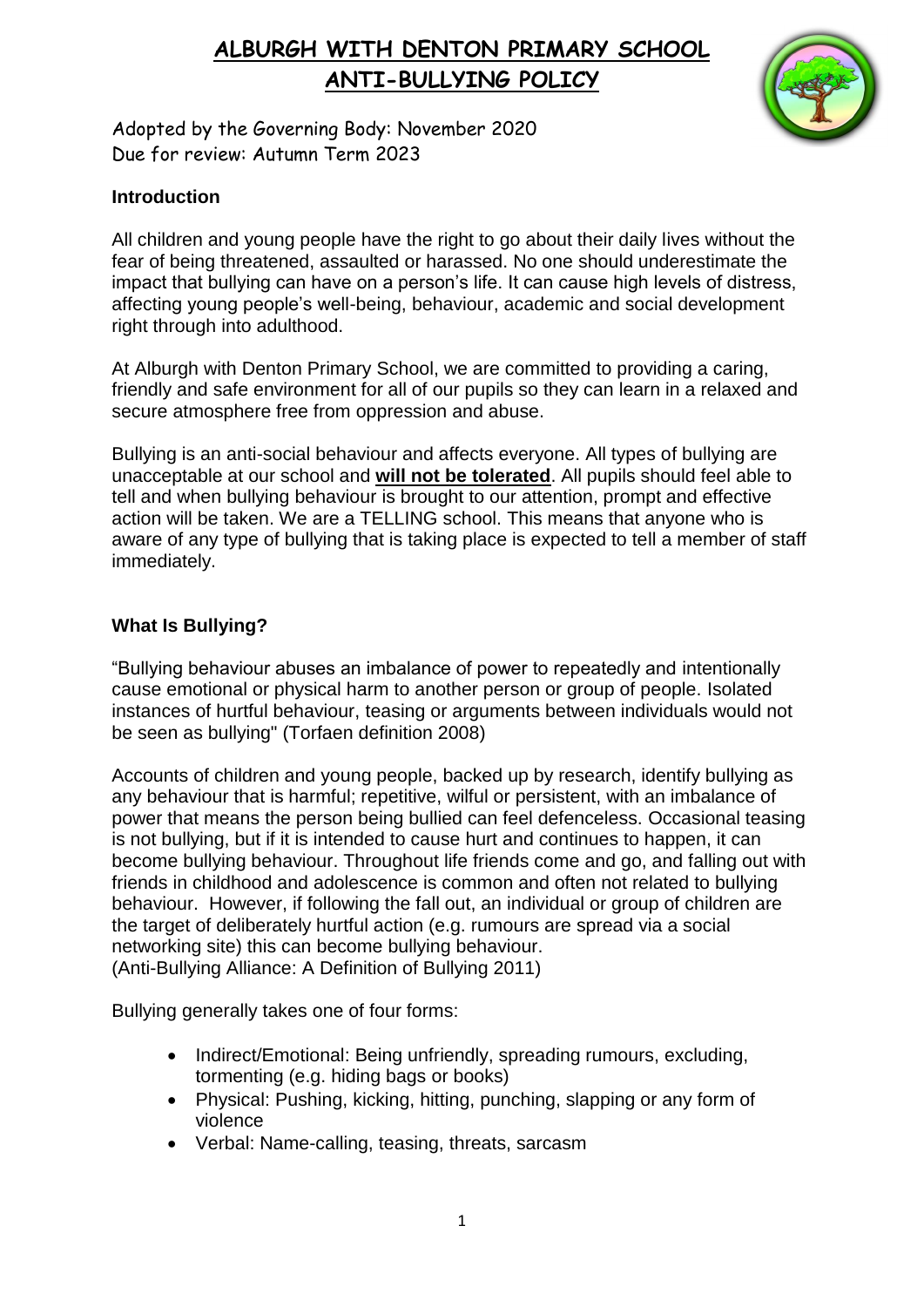

Adopted by the Governing Body: November 2020 Due for review: Autumn Term 2023

> Cyber: All areas of internet misuse, such as nasty and/or threatening emails, misuse of blogs, gaming websites, internet chat rooms and instant messaging, mobile threats by text messaging & calls, misuse of associated technology, i.e. camera and video facilities

Although not an exhaustive list, common examples of bullying include:

- Racial bullving
- Homophobic bullying
- Bullying based on disability, ability, gender, appearance or circumstance

## **Why is it Important to Respond to Bullying?**

Bullying hurts. No one deserves to be bullied. Everybody has the right to be treated with respect. Pupils who are bullying need to learn different ways of behaving. Schools have a responsibility to respond promptly and effectively to issues of bullying.

## **Objectives of this Policy**

- All governors, teaching and non-teaching staff, pupils and parents should have an understanding of what bullying is
- All governors and teaching and non-teaching staff should know what the school policy is on bullying, and follow it when bullying is reported
- All pupils and parents should know what the school policy is on bullying, and what they should do if bullying arises
- As a school we take bullying seriously. Pupils and parents should be assured that they will be supported when bullying is reported

### **Schools**

The following steps may be taken when dealing with incidents:

- If bullying is suspected or reported, the incident will be dealt with immediately by the member of staff who has been approached
- A clear and precise account of the incident will be recorded and given to the head teacher
- The head teacher will interview all concerned and will record the incident
- Class teachers will be kept informed
- Parents will be kept informed
- Punitive measures will be used as appropriate and in consultation with all parties concerned
- If necessary and appropriate, police will be consulted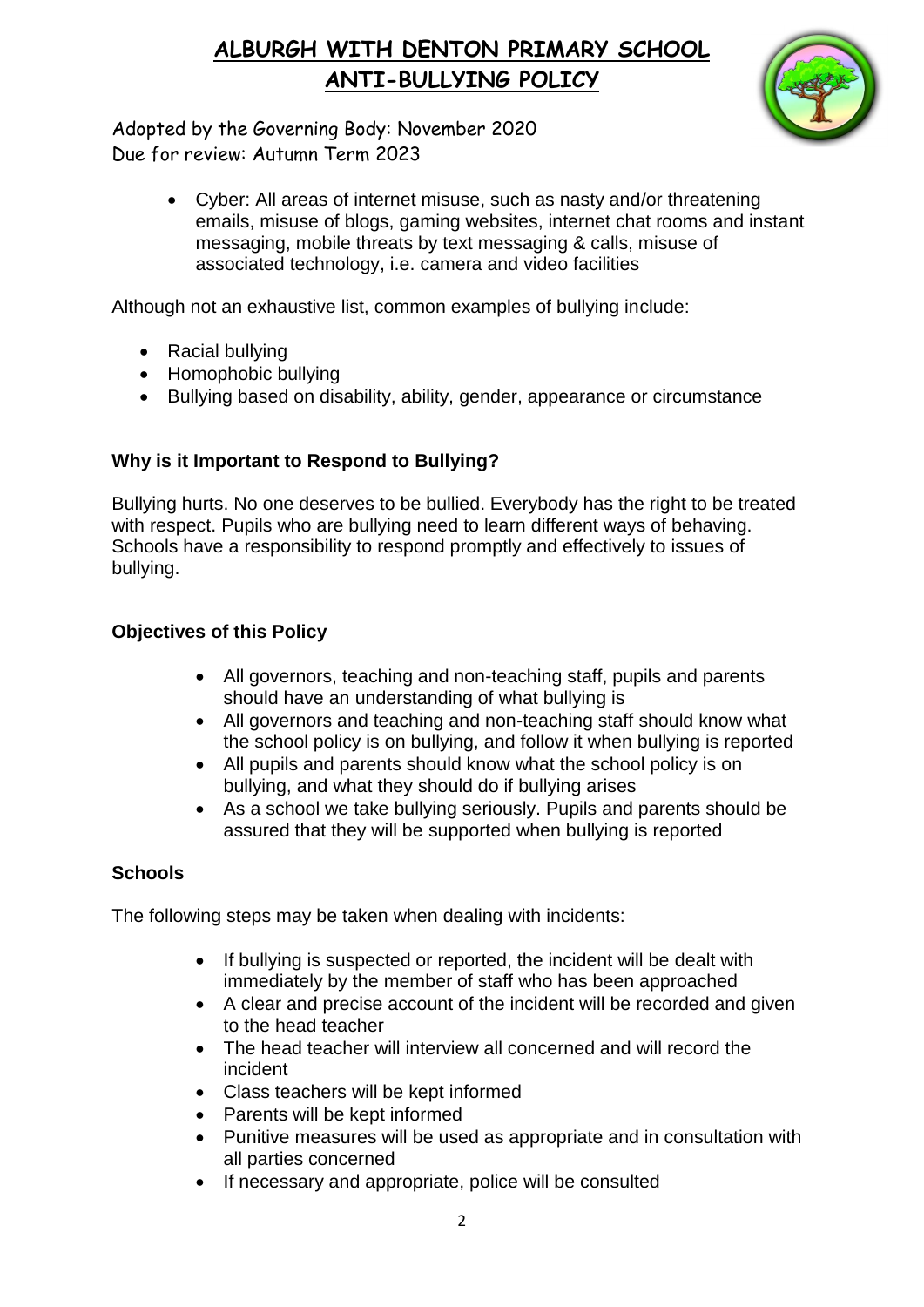

Adopted by the Governing Body: November 2020 Due for review: Autumn Term 2023

## **Pupils**

Pupils who have been bullied will be supported by:

- Offering an immediate opportunity to discuss the experience with a member of staff of their choice
- Reassuring the pupil
- Offering continuous support
- Restoring self-esteem and confidence

Pupils who have bullied will be helped by:

- Discussing what happened
- Discovering why the pupil became involved
- Establishing the wrong doing and the need to change
- Informing parents or guardians to help change the attitude and behaviour of the child

The following disciplinary steps can be taken:

- Official warnings to cease offending
- Exclusion from certain areas of school premises
- Minor fixed-term exclusion
- Major fixed-term exclusion
- **•** Permanent exclusion

Within the curriculum the school will raise the awareness of the nature of bullying through inclusion in PSHE, form tutorial time, assemblies and subject areas, as appropriate, in an attempt to eradicate such behaviour.

### **Monitoring, evaluation and review**

The school will review this policy annually and assess its implementation and effectiveness. The policy will be promoted and implemented throughout the school.

## **The role of governors**

The governing body supports the Headteacher in all attempts to eliminate bullying from our school. The governing body will not condone any bullying at all in our school, and any incidents of bullying that do occur will be taken very seriously, and dealt with appropriately.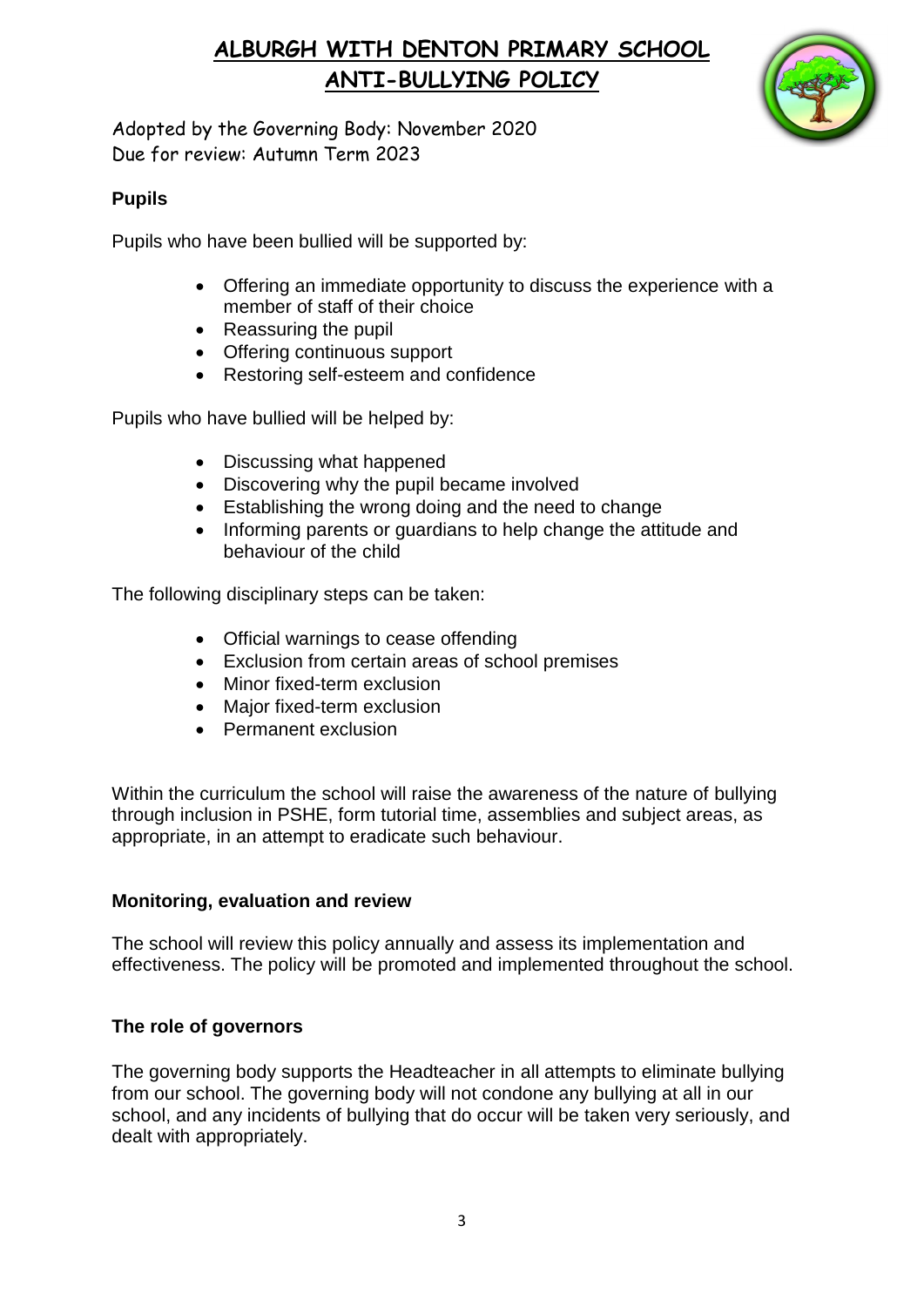

Adopted by the Governing Body: November 2020 Due for review: Autumn Term 2023

The governing body monitors incidents of bullying that do occur, and reviews the effectiveness of this policy regularly. The governors require the Headteacher to keep accurate records of all incidents of bullying, and to report to the governors on request about the effectiveness of school anti-bullying strategies.

A parent who is dissatisfied with the way the school has dealt with a bullying incident can ask the chair of governors to look into the matter. The governing body responds within ten days to any request from a parent to investigate incidents of bullying. In all cases, the governing body notifies the Headteacher, and asks him/her to conduct an investigation into the case, and to report back to a representative of the governing body.

### **The role of the Headteacher**

It is the responsibility of the Headteacher to implement the school anti-bullying strategy and to ensure that all staff (both teaching and non-teaching) are aware of the school policy and know how to identify and deal with incidents of bullying. The Headteacher reports to the governing body about the effectiveness of the antibullying policy on request.

The Headteacher ensures that all children know that bullying is wrong, and that it is unacceptable behaviour in this school. The Headteacher draws the attention of children to this fact at suitable moments. For example, if an incident occurs, the Headteacher may decide to use an assembly as the forum in which to discuss with other children why this behaviour was wrong, and why a pupil is being punished.

The Headteacher ensures that all staff, including lunchtime staff, receive sufficient training to be equipped to identify and deal with all incidents of bullying.

The Headteacher sets the school climate of mutual support and praise for success, so making bullying less likely. When children feel they are important and belong to a friendly and welcoming school, bullying is far less likely to be part of their behaviour.

### **The role of the teacher and support staff**

All the staff in our school take all forms of bullying seriously, and seek to prevent it from taking place.

Teachers keep their own records of all incidents that happen in their class, and that they are aware of in the school. If teachers witness an act of bullying, they will either investigate it themselves or refer it to the Headteacher.

Teachers and support staff do all they can to support the child who is being bullied. If a child is being bullied over a period of time, then, after consultation with the Headteacher, the teacher informs the child's parents.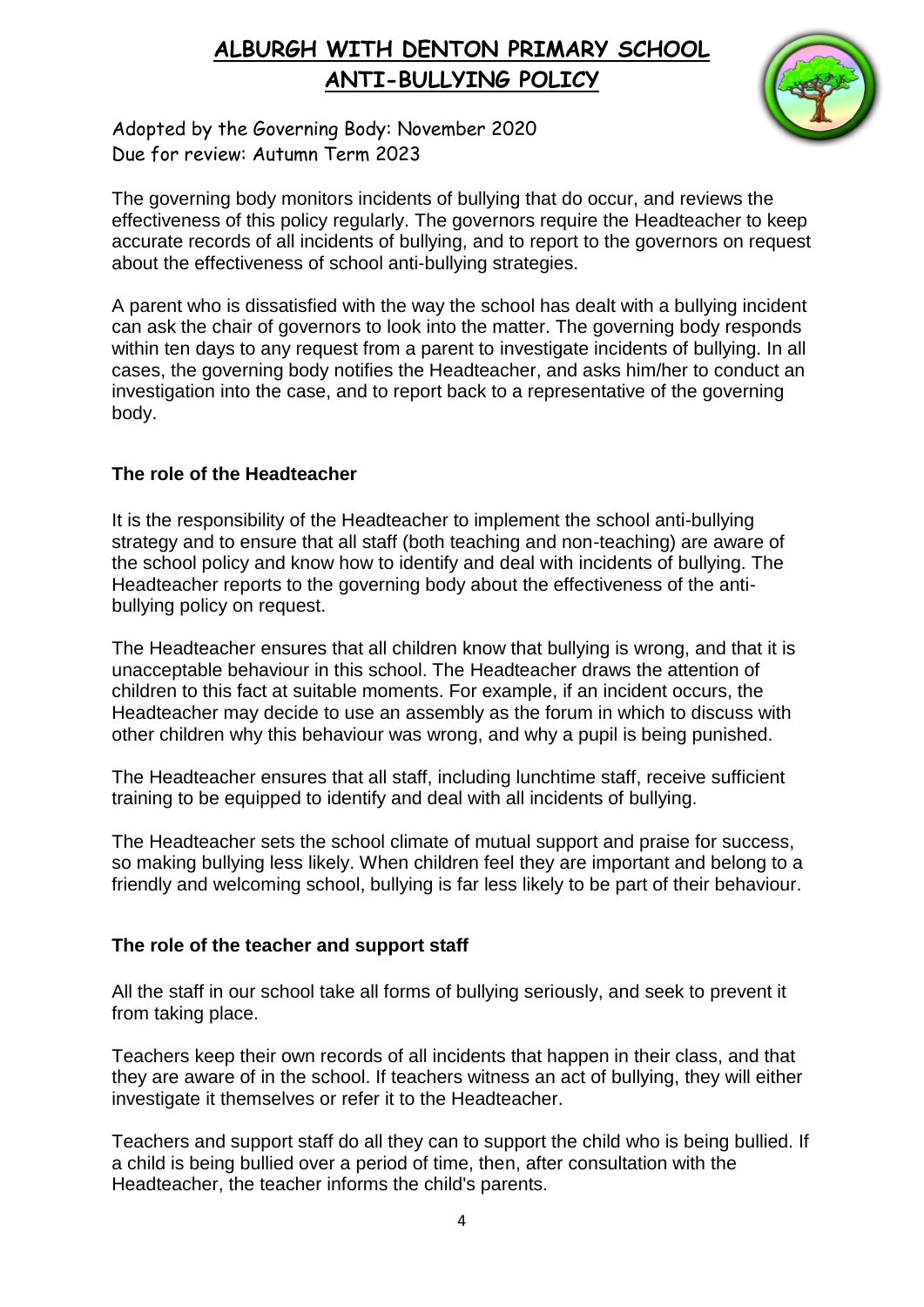

Adopted by the Governing Body: November 2020 Due for review: Autumn Term 2023

In the school, there is an incident log in which staff record all incidents of bullying that occur both in and out of class. We can also record incidents that occur near the school, or on the children's way between school and home. Any adult who witnesses an act of bullying should record it in the log.

When any bullying has taken place between members of a class, the teacher will deal with the issue immediately. This may involve counselling and support for the victim, and punishment plus opportunities for reparation for the offender. Time is spent talking to the child who has done the bullying, explaining to them why their action was wrong and how they should change their behaviour in future. If a child is repeatedly involved in bullying, we inform the Headteacher and the special needs coordinator. We then invite the child's parents into the school to discuss the situation. In more extreme cases, e.g. where these initial discussions have proved ineffective, the Headteacher may contact external support agencies, such as the social services.

All members of staff routinely attend training, which equips them to identify bullying and to follow school policy and procedures with regard to behaviour management.

Teachers use a range of methods to help prevent bullying and to establish a climate of trust and respect for all. They use drama, role-play, stories etc., within the formal curriculum, to help pupils understand the feelings of bullied children, and to practise the restraint required to avoid lapsing into bullying behaviour. Circle time is used to praise, reward and celebrate the success of all children, and thus to help create a positive atmosphere.

### **The role of parents**

Parents who are concerned that their child might be being bullied, or who suspect that their child may be the perpetrator of bullying, should contact their child's class teacher immediately. If they are not satisfied with the response, they should contact the Headteacher. If they remain dissatisfied, they should follow the school's complaints procedure, as detailed in the school brochure.

Parents have a responsibility to support the school's anti-bullying policy, actively encouraging their child to be a positive member of the school.

### **The role of pupils**

Pupils are encouraged to tell anybody they trust if they are being bullied, and if the bullying continues, they must keep on letting people know.

Pupils are invited to tell us their views about a range of school issues, including bullying, in the annual pupil questionnaire.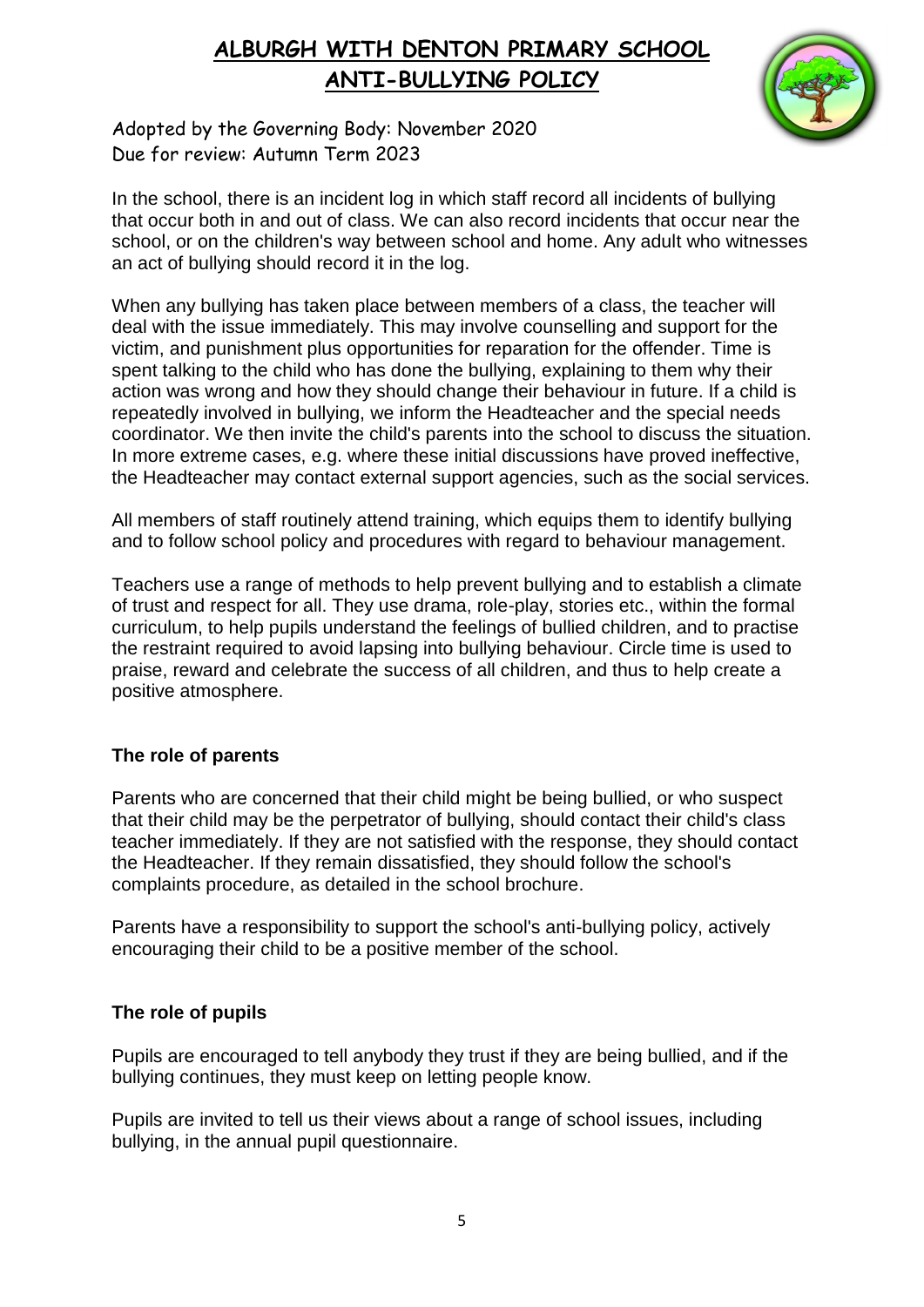

Adopted by the Governing Body: November 2020 Due for review: Autumn Term 2023 **Prevention** 

We will use some or all of the following to help raise awareness of and prevent bullying. As and when appropriate, these may include:

- Writing and implementing a set of school rules
- Signing a behaviour contract and Home/School agreement
- Using Art, Drama or Music to reinforce awareness
- Reading stories about bullying or having them read to a class or assembly
- Having regular discussions about bullying and why it matters
- Regular participation in Anti-Bullying Week activities
- Not allowing pupils to have mobile phones

Many children and young people do not speak out when being bullied and may indicate by signs or behaviour that he or she is being bullied. Adults should be aware of these possible signs and should investigate if a child:

- is frightened of walking to or from school
- changes their usual routine
- is unwilling to go to school (school phobic)
- begins to truant
- becomes withdrawn anxious, or lacking in confidence
- starts stammering
- attempts or threatens suicide or runs away
- cries themselves to sleep at night or has nightmares
- uses excuses to miss school (headache, stomach ache etc)
- begins to suffer academically
- comes home with clothes torn or books damaged
- has possessions which are damaged or " go missing"
- asks for money or starts stealing money (to pay bully)
- has dinner or other monies continually "lost"
- has unexplained cuts or bruises or shows signs of being in a fight
- comes home starving (money / lunch has been stolen)
- becomes aggressive, disruptive or unreasonable
- is bullying other children or siblings
- changes their eating habits (stops eating or over eats)
- goes to bed earlier than usual
- is unable to sleep or wets the bed
- is frightened to say what's wrong
- gives unlikely excuses for any of the above
- is afraid to use the internet or mobile phone
- is nervous and jumpy when a text message or email is received

These signs and behaviours could indicate other problems, but bullying should be considered a possibility and should always be investigated.